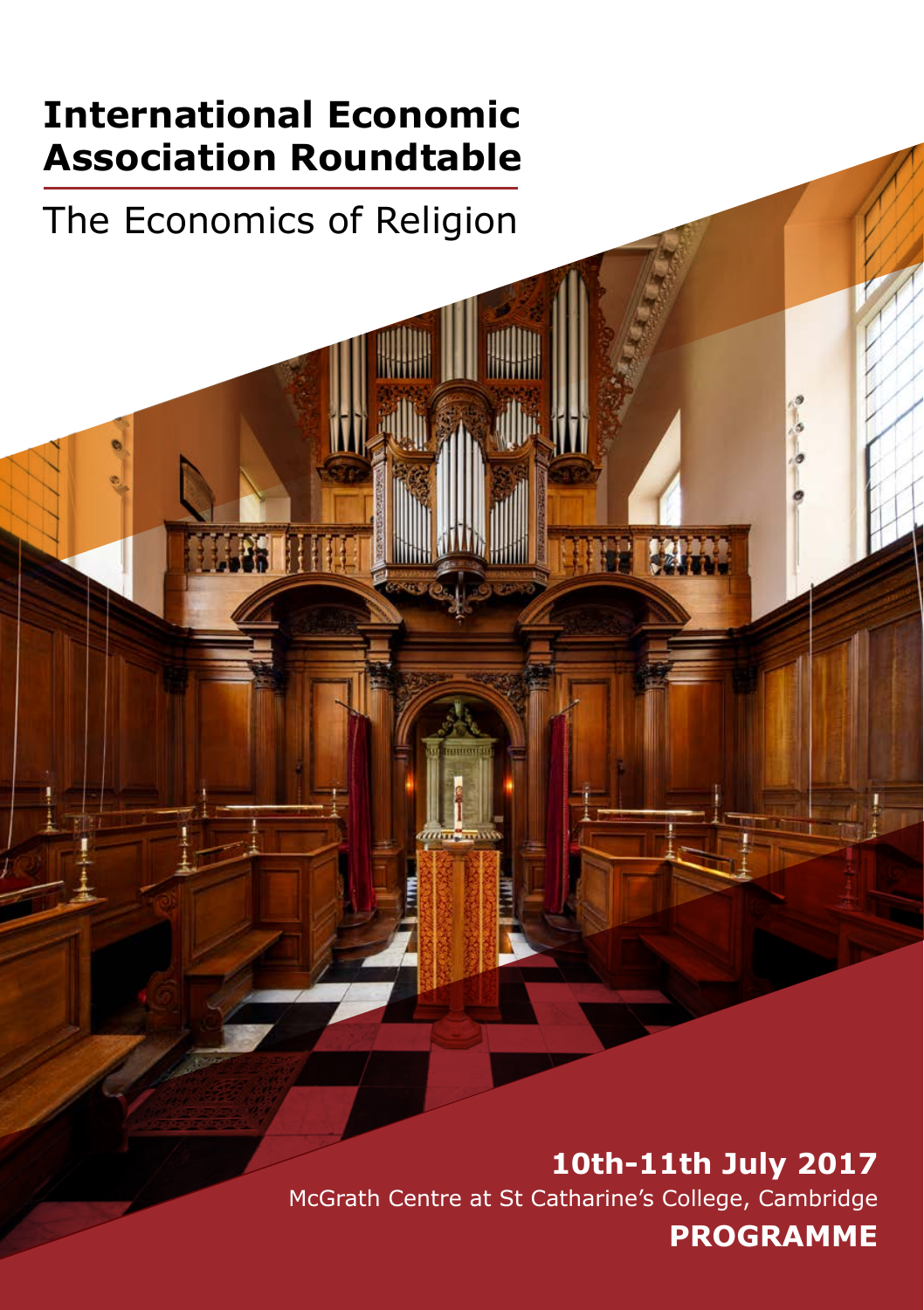| PROGRAMME - Day 1       | і4 |
|-------------------------|----|
| PROGRAMME - Day 2       | 06 |
| PANELLISTS AND SPEAKERS | 08 |
| <b>SESSION CHAIRS</b>   |    |

#### **CONTENTS** Welcome to the International Economic Association Roundtable on the Economics of Religion.

Over the past twenty years, economists have come to realize that religion is inextricably linked to their subject matter, from fertility choices in the household, to risk-sharing schemes in a village, to large-scale political movements. A deeper understanding of religion is perhaps now more important than ever before.

This conference brings together leading scholars in the economics of religion to take stock of the developments to date and to chart new directions for the field. The conference will also serve as a springboard for an edited volume titled *Advances in the Economics of Religion* which is set for publication under the International Economic Association series by Palgrave Macmillan in 2018.

Funding from the John Templeton Foundation was instrumental in putting this conference together. We also gratefully acknowledge funding and support from the International Economic Association, St Catharine's College Cambridge, the Cambridge-INET Institute, the Faculty of Economics at the University of Cambridge, the Institute for the Study of Religion, Economics and Society at Chapman University, and the Institute for Mathematical Behavioral Sciences at UC Irvine.

We hope that this Roundtable provides plenty of food for thought, fruitful interactions and happy times together.

With best wishes,

Sriya Iyer, Jared Rubin and Jean-Paul Carvalho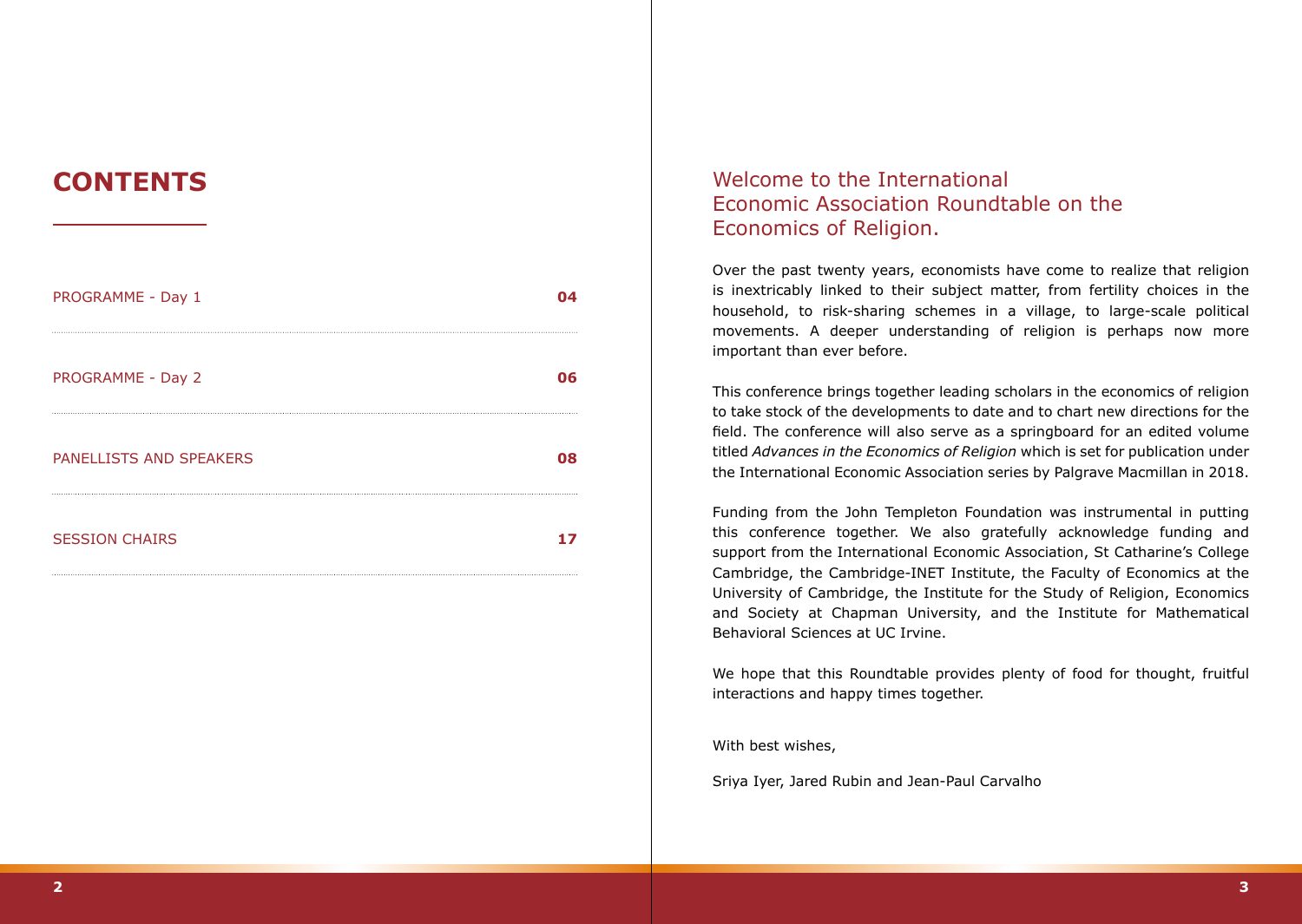| <b>MONDAY 10TH JULY 2017</b> |                                                                                                                                                                                                                                                      |  |
|------------------------------|------------------------------------------------------------------------------------------------------------------------------------------------------------------------------------------------------------------------------------------------------|--|
| $9:00 - 9:30$                | Registration                                                                                                                                                                                                                                         |  |
| $9:30 - 9:45$                | <b>SESSION 1. OPENING SESSION</b><br>Welcome by Sriya Iyer (Cambridge)                                                                                                                                                                               |  |
| $9:45 - 10:15$               | Introductory Address: His Excellency Bishop Marcelo<br>Sánchez Sorondo, Chancellor of the Pontifical Academy<br>of Sciences and Pontifical Academy of Social Sciences                                                                                |  |
| 10:15 - 11:00                | Coffee                                                                                                                                                                                                                                               |  |
|                              | <b>SESSION 2. PANEL 1</b>                                                                                                                                                                                                                            |  |
| $11:00 - 12:15$              | State Religion, Religious Freedom, Institutions and<br>Economic Growth: A Global Perspective<br>Chair: Tim Besley (LSE)<br>Introduced by Jared Rubin (Chapman)<br>Panellists: Robert Barro (Harvard), Timur Kuran<br>(Duke), Sascha Becker (Warwick) |  |
| 12:30 – 13:30                | Lunch                                                                                                                                                                                                                                                |  |
| $13:30 - 14:00$              | <b>SESSION 3. ECONOMIC THEORY AND RELIGION</b><br>Chair: Sanjeev Goyal (Cambridge)<br>Michael McBride (UC Irvine)<br>Economic Models of Religious Markets: Critical<br>Assessment and Prospects                                                      |  |

# **PROGRAMME** - Day 1

| <b>MONDAY 10TH JULY 2017</b> |                                                                                                                                  |  |
|------------------------------|----------------------------------------------------------------------------------------------------------------------------------|--|
| $14:00 - 14:30$              | Jean-Paul Carvalho (UC Irvine)<br>Religious Communities: Assimilation, Discrimination<br>and Radicalization (with Michael Sacks) |  |
| $14:30 - 15:00$              | Gilat Levy (LSE)<br>The Intelligent Design of Religious Beliefs                                                                  |  |
| $15:00 - 15:30$              | Coffee                                                                                                                           |  |
|                              | <b>SESSION 4. HISTORY AND RELIGION</b><br>Chair: Tiago Cavalcanti (Cambridge)                                                    |  |
| $15:30 - 16:00$              | Sriya Iyer (Cambridge)<br>The Economics of Religion in India                                                                     |  |
| $16:00 - 16:30$              | Laura Mayoral (Barcelona)<br>Personal Liberties, Religiosity and Effort<br>(with Joan Esteban and Gilat Levy)                    |  |
| $16:30 - 17:00$              | Mohamed Saleh (Toulouse)<br>Taxing Unwanted Populations: Fiscal Policy and<br>Conversions in Early Islam (with Jean Tirole)      |  |
| 18:45                        | Dinner (by invitation) in the Senior Combination<br>Room, St. Catharine's College                                                |  |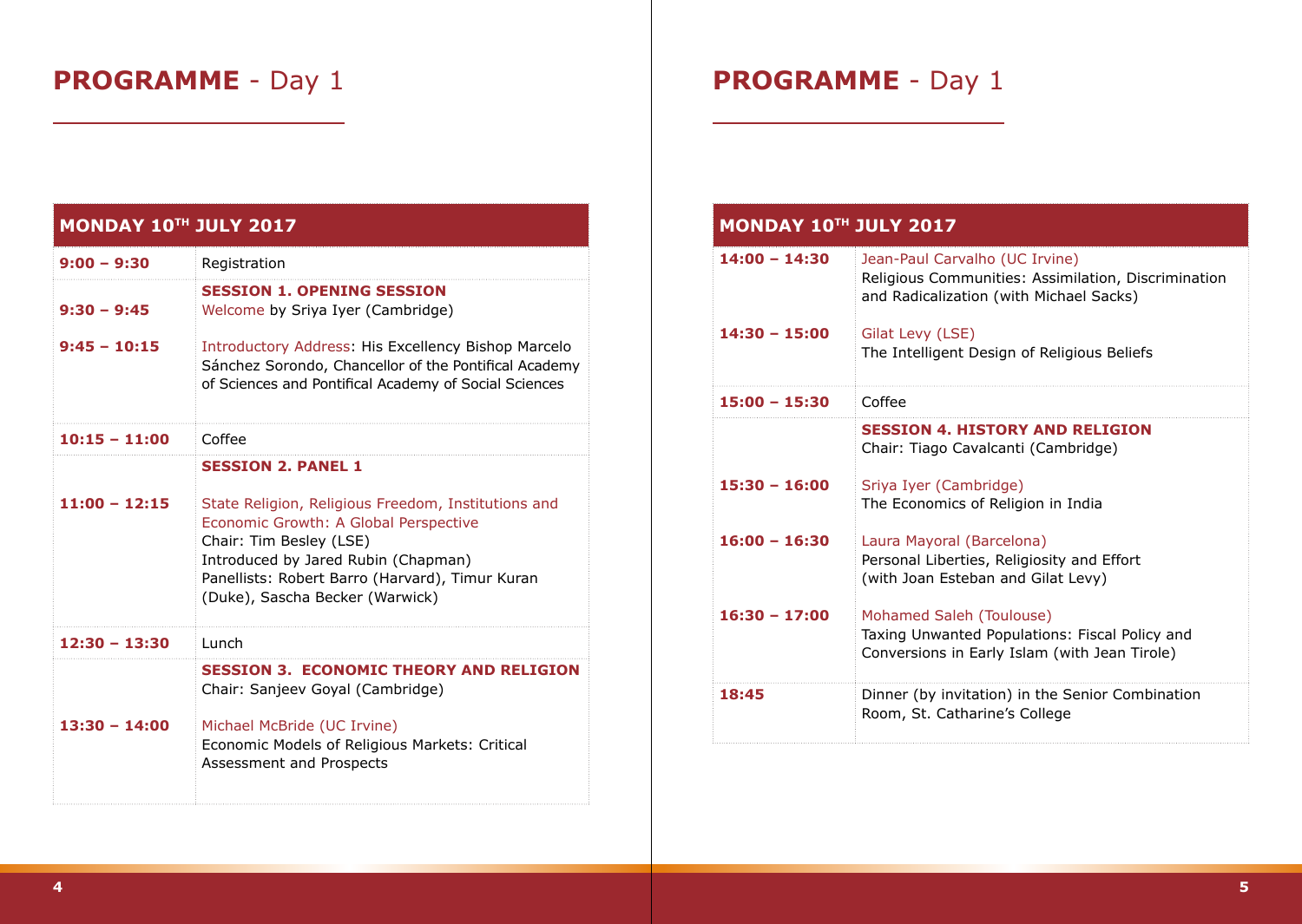# **PROGRAMME** - Day 2

#### **TUESDAY 11TH JULY 2017**

| $9:30 - 10:00$  | Coffee                                                                                                                                                             |
|-----------------|--------------------------------------------------------------------------------------------------------------------------------------------------------------------|
|                 | <b>SESSION 5. REFORMATIONS AND RELIGIOUS</b><br><b>FREEDOMS</b><br>Chair: Kaivan Munshi (Cambridge)                                                                |
| $10:00 - 10:30$ | Jared Rubin (Chapman)<br>Endogenous Political Legitimacy: The English<br>Reformation and the Institutional Foundations of<br>Limited Government (with Avner Greif) |
| $10:30 - 11:00$ | Mark Koyama (George Mason)<br>The State, Toleration and Religious Freedom<br>(with Noel Johnson)                                                                   |
| $11:00 - 11:30$ | Sascha Becker (Warwick)<br><b>Effects of the Protestant Reformation</b>                                                                                            |
| $11:30 - 12:00$ | Coffee                                                                                                                                                             |

# **PROGRAMME** - Day 2

#### **TUESDAY 11TH JULY 2017**

|                 | <b>SESSION 6. RELIGIOUS GIVING</b><br>Chair: Edoardo Gallo (Cambridge)                                                                                                                                                                                         |
|-----------------|----------------------------------------------------------------------------------------------------------------------------------------------------------------------------------------------------------------------------------------------------------------|
| $12:00 - 12:30$ | Daniel Chen (Toulouse)<br>Theory, Evidence and Relevance of Deontological<br><b>Motivations</b>                                                                                                                                                                |
| $12:30 - 13:00$ | Dan Hungerman (Notre Dame)<br>Religious Leadership, Religious Language, and<br>Religious Giving: A Study of Church Bulletins (with<br>Tim Weninger and Chungeun Yoon)                                                                                          |
| $13:00 - 14:00$ | Lunch                                                                                                                                                                                                                                                          |
|                 | <b>SESSION 7. PANEL 2</b>                                                                                                                                                                                                                                      |
| $14:00 - 15:30$ | How Has Religion Shaped the World?<br>Chair: Larry Iannaccone (Chapman)<br>Introduced by Jean-Paul Carvalho (UC Irvine)<br>Panellists: Sir Partha Dasgupta (Cambridge), Larry<br>Iannaccone (Chapman), David Maxwell (Cambridge),<br>Rachel McCleary (Harvard) |
| $15:00 - 15:30$ | Coffee and farewells                                                                                                                                                                                                                                           |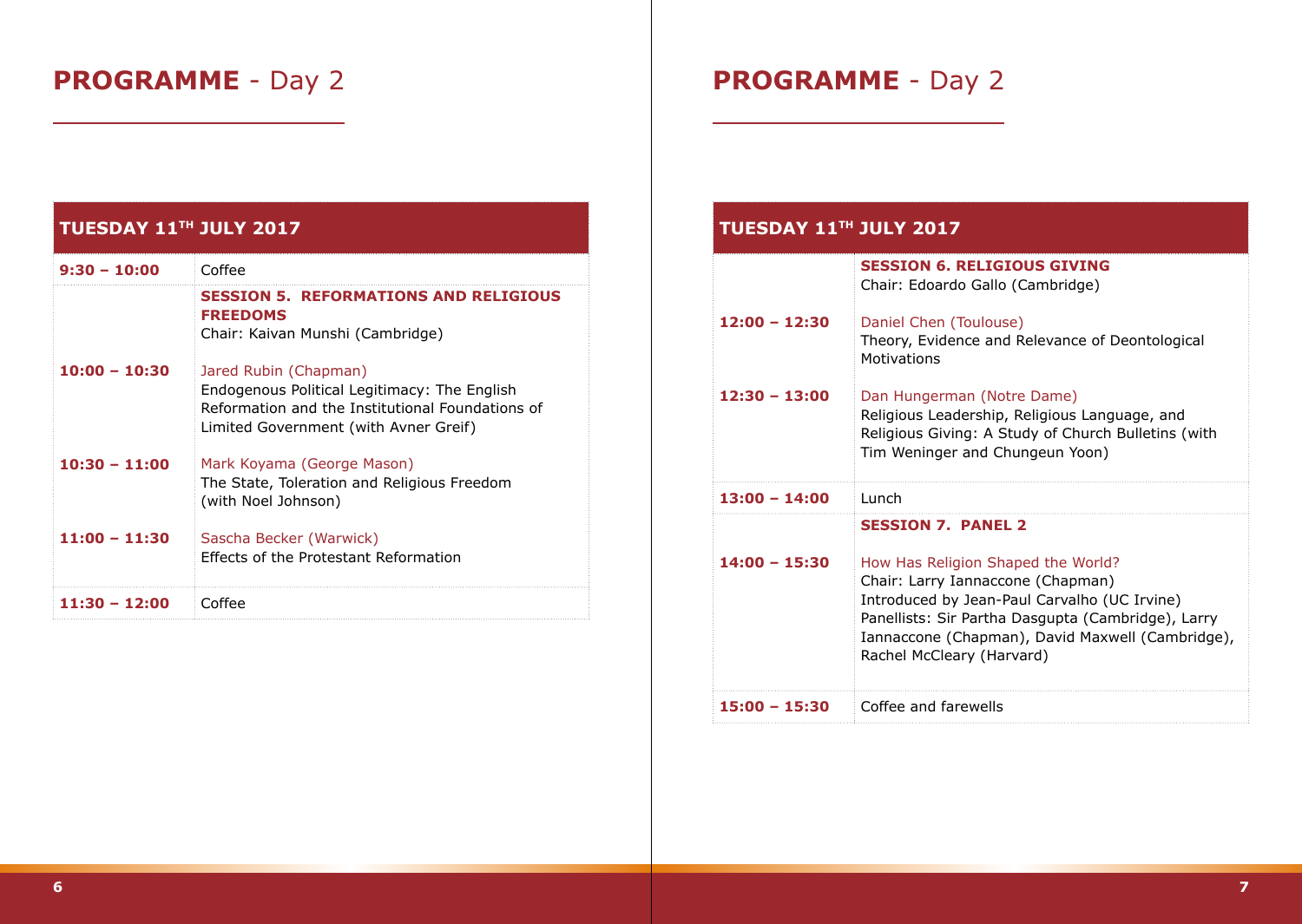### **PANELLISTS AND SPEAKERS**



**Robert J. Barro** is Paul M. Warburg Professor of Economics at Harvard University, a Senior Fellow of the Hoover Institution of Stanford University, and a Research Associate of the National Bureau of Economic Research. He has a Ph.D. in Economics from Harvard University and a B.S. in Physics from Caltech. Barro is co-editor of Harvard's *Quarterly Journal of Economics* and was previously President of the Western Economic Association, Vice President of the American Economic Association, a viewpoint columnist for Business Week, and a contributing editor of *The Wall Street Journal*.

Noteworthy research includes empirical determinants of economic growth, economic effects of public debt and budget deficits, and the economics of religion. Current research focuses on the impact of rare disasters on asset markets and macroeconomic activity, with recent applications to environmental protection, quantities of safe assets, and pricing of stock options. Books include *Macroeconomics: A Modern Approach*, *Economic Growth* (2nd edition, with Xavier Sala-i-Martin), *Nothing Is Sacred: Economic Ideas for the New Millennium, Determinants of Economic Growth, Getting It Right: Markets and Choices in a Free Society*, and *Education and Modernization Worldwide, from the 19th to the 21st Century* (with Jong-Wha Lee).







**Sascha O. Becker** is Research Director of the Centre for Competitive Advantage in the Global Economy (CAGE) and Professor at the University of Warwick. He obtained his Ph.D. from the European University Institute, Florence, in 2001. He was an Assistant Professor in Munich (2002-2008) before moving to Scotland (2008-2010). His research has appeared in international journals, including the *American Economic Review* and the *Quarterly Journal of Economics.*

**Tim Besley** is School Professor of Economics and Political Science, W. Arthur Lewis Professor of Development Economics at the London School of Economics and Political Science (LSE) and a Fellow of All Souls College, Oxford. Since 2015 he has also been a member of the UK National Infrastructure Commission. He is a Fellow of the Econometric Society, British Academy, and a Foreign Honorary Member of the American Economic Association and the American Academy of Arts and Sciences. He has served as President of the International Economic Association and European Economic Association. In 2018, he will be the President of the Econometric Society.

**Jean-Paul Carvalho** is Associate Professor of Economics at the University of California, Irvine and Interim Director of the Institute for Mathematical Behavioral Sciences. His research focuses on the role of identity in economics. He is an Associate of the Network for Economic Research on Identity, Norms and Narratives (ERINN) and a Faculty Fellow of the Association for Analytic Learning about Islam & Muslim Societies (AALIMS). After graduating from the University of Oxford (D.Phil., M.Phil.), he was a Postdoctoral Fellow in Economics at Oxford. He was awarded a Robert Solow Fellowship by the Cournot Centre for Economic Studies, Paris in 2009 and a John Monash Scholarship for Australian scholars in 2004.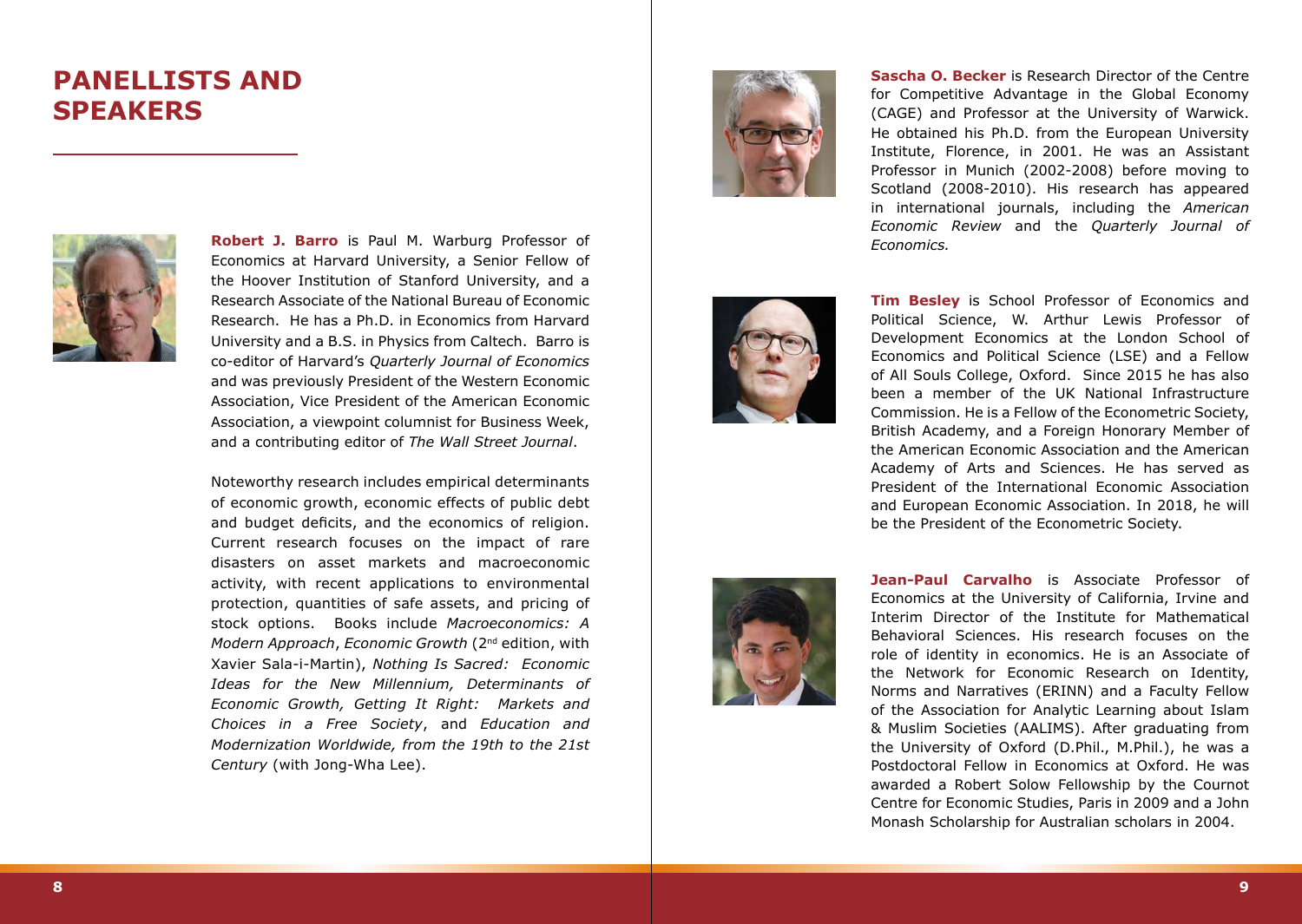

**Daniel Chen** received his BA and MS in Economics and Applied Mathematics from Harvard College (1999, *summa cum laude*) and his JD (2009) from Harvard Law School. He earned his Ph.D. from MIT (2004). He is a Professor at the Institute for Advanced Study in Toulouse/ Toulouse School of Economics, Senior Research Associate/Wertheim Fellow, LWP at Harvard Law School. He previously was Chair of Law and Economics and co-founder of the Center of Law and Economics at ETH Zurich, and Assistant Professor of Law, Economics, and Public Policy at Duke University, and Kauffman Fellow at the University of Chicago Law School.



**Partha Dasgupta** is the Frank Ramsey Professor Emeritus of Economics at the University of Cambridge, and Fellow of St John's College, Cambridge. His research interests have spanned the theory of games, the economics of technological change, social capital, poverty and nutrition, and environmental and resource economics. He is a Fellow of the Royal Society and Foreign Associate of the US National Academy of Sciences. For his scientific work he has been awarded the Volvo Environment Prize, the Zayed Prize, the John Kenneth Galbraith Prize, the Blue Planet Prize, the Tyler Prize and was Knighted by her Majesty Queen Elizabeth II in 2002.



**Daniel Hungerman** is an Associate Professor of Economics at the University of Notre Dame; he is also a Research Associate at the National Bureau of Economic Research. Professor Hungerman's work has been published in various journals in the economics profession and has been funded by various organizations such as the NIH and the John Templeton Foundation. He has hosted two NBER conferences on economics and religion and was a guest editor for the *Journal of Economic Behavior & Organization* for a special issue on economics and religion. He received his Ph.D. in Economics from Duke University and holds an undergraduate degree in Economics from Miami University.



**Laurence R. Iannaccone** is a Professor of Economics at Chapman University and Director of the Institute for the Study of Religion, Economy and Society (IRES). He is also the President of the Association for the Study of Religion, Economics, and Culture (ASREC). A pioneering thinker in the economics of religion, in more than fifty publications Professor Iannaccone has applied economic insights to study denominational growth, church attendance, religious giving, conversion, extremism, international trends, and many other aspects of religion and spirituality. His articles have appeared in numerous academic journals, including the *American Economic Review, Journal of Political Economy, American Journal of Sociology,* and *Journal for the Scientific Study of Religion*. He is currently writing two books on the economics of religion.



**Mohamed Saleh** is an Assistant Professor at Toulouse School of Economics and Institute for Advanced Study in Toulouse. His research interests are in economic history, development economics, and political economy. His research agenda focuses on understanding the historical origins of the socioeconomic differences between religious groups in the Middle East, the effects of state industrialization and public mass education on these differences, and the historical role of the Islamic tax system in the formation of religious groups. He approaches these questions using novel datasets constructed from primary (archival) and secondary data sources.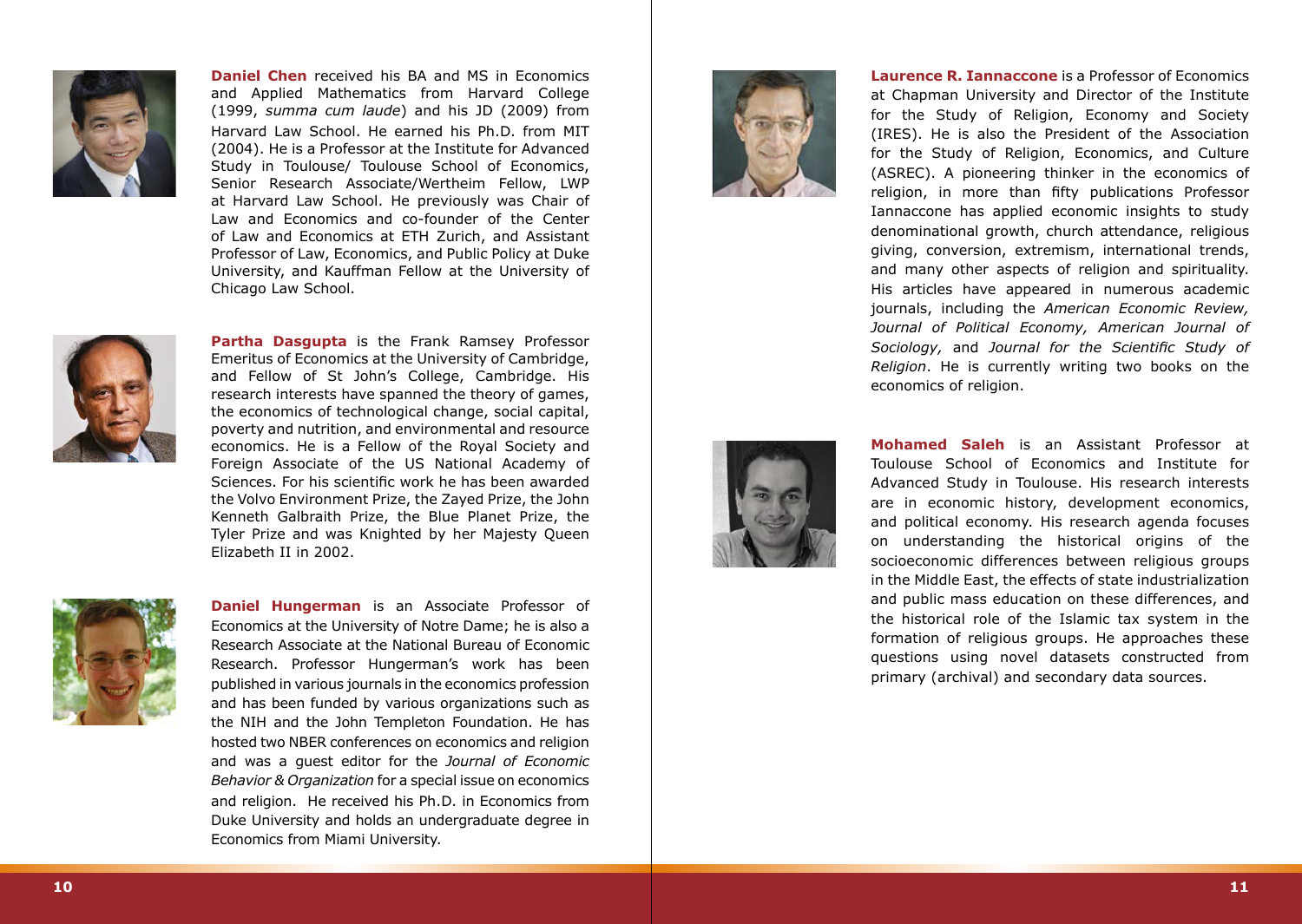

**Sriya Iyer** is a Bibby Fellow and College Lecturer at St. Catharine's College, Cambridge, an Affiliated Lecturer in the Faculty of Economics, and an Affiliated Senior Research Fellow of the Cambridge-INET Institute. She serves on the Association for the Study of Religion, Economics and Culture, and is a Research Fellow of the Institute of Labor Economics (IZA). She has a BA in Economics from Delhi University and a BA, MPhil and Ph.D. in Economics from the University of Cambridge. She was awarded a Pilkington Prize for Teaching Excellence by the University of Cambridge in 2014. For her research, she has received grants from the Population Council, British Academy, John Templeton Foundation and the Cambridge-INET Institute. Her published research includes a book on *Demography and Religion in India* (Oxford University Press) and articles in journals including the *Journal of Economic Literature*, *Review of Economics and Statistics* and the *Journal of Development Economics*. Her book on *The Economics of Religion in India* (Harvard University Press) is forthcoming in 2018.



**Mark Koyama** is an Assistant Professor of Economics at George Mason University. His main area of interest is economic history. Mark is currently writing a book entitled *The Birth of Religious Freedom: Liberalism, Rule of Law, and State Capacity, 1100-1800* (with Noel D. Johnson) which will be published in 2018.



**Timur Kuran** is Professor of Economics and Political Science, and Gorter Family Professor of Islamic Studies at Duke University. His research focuses on (1) economic, political, and social change, with emphases on institutions and preferences, and (2) the economic and political history of the Middle East, with a focus on the role of Islam. His current projects include a study of the role that the Middle East's traditional institutions have played in its poor political performance. His publications include *Private Truths, Public Lies: The Social Consequences of Preference Falsification* and *The Long Divergence: How Islamic Law Held Back the Middle East*. He was educated at Princeton University (AB 1977) and Stanford University (Ph.D. 1982). He directs the Association for Analytic Learning about Islam and Muslim Societies (AALIMS); co-edits a book series for Cambridge University Press, *Economics, Choice and Society*; and (as of January 2017) co-edits the *Journal of Comparative Economics.*



**Gilat Levy** obtained her Ph.D. from Princeton University in 1999 and is a Professor of Economics at LSE and a Research Fellow at the CEPR. Her main research fields are Political Economy, Law and Economics, Microeconomic Theory, and the Economics of Religion. She has published articles in journals such as the *American Economic Review, Econometrica,* and the *Quarterly Journal of Economics*. She has been an editorial board member at the *Review of Economic Studies, American Economic Review, Journal of Public Economics, Journal of European Economic Association*, and *Theoretical Economics*. She was a member of the Council of the Royal Economic Society, is currently a member of the Council of the European Economic Association, and the regional steering committee of the Econometric Society.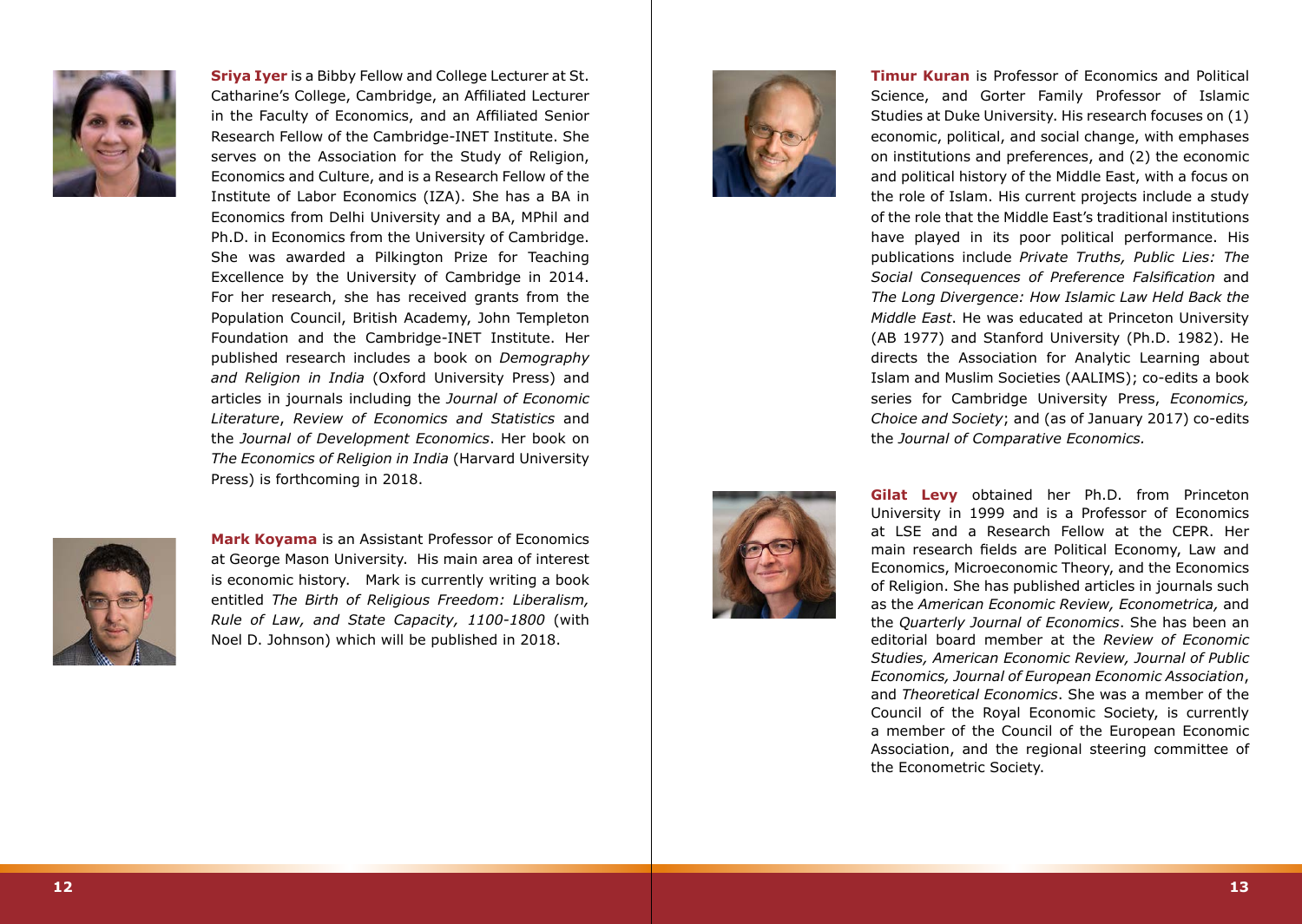

**Laura Mayoral** is a Senior Researcher at the Institute for Economic Analysis, the Barcelona GSE and the University of Gothenburg. Her research interests are in the area of Political Economy, Development Economics and Applied Economics. Some of the journals where she has published her research are *Econometrica, American Economic Review, Science, International Economic Review* and *Journal of Monetary Economics* .



**David Maxwell** is Dixie Professor of Ecclesiastical History at the University of Cambridge and a Fellow of Emmanuel College. He is author of *Christians and Chiefs in Zimbabwe: A Social History of the Hwesa People*  c*.1870s–1990s* (International African Library/ Edinburgh University Press, 1999) and *African Gifts of the Spirit: Pentecostalism and the Rise of a Zimbabwean Transnational Religious Movement* (James Currey, 2006). With Patrick Harries he co-edited *The Spiritual in the Secular: Missionaries and Knowledge about Africa* (Eerdmans, 2012). He was long-time editor of *The Journal of Religion in Africa*. Currently, he is writing a book about missionaries and African agents in the creation of colonial knowledge in Belgian Congo. He was President of the African Studies Association of the UK 2014-16.



**Michael McBride** (Ph.D., Yale University) is Professor of Economics at the University of California, Irvine, Founding Director of the Experimental Social Science Laboratory, and faculty affiliate of the UC Irvine Religious Studies Program. He uses game theory and experimental methods to study collective action, conflict, and religion. His research has appeared in the *Journal of Economic Theory,* the *Journal of Public Economics,* the *American Journal of Sociology,* the *Journal of Economic Behavior and Organization,* and *Rationality and Society.*



**Rachel McCleary** is Lecturer, Harvard Economics Department, Harvard University. Her research focuses on how religion interacts with economic performance and the political and social behavior of individuals and institutions across societies. Rachel studies how religious beliefs and practices influence productivity, economic growth, and the maintenance of political institutions such as democracy. Rachel holds a Ph.D. in Moral Philosophy, University of Chicago (1986) and a Masters of Theological Studies, Emory University (1978). A sample of her articles in this field are: "Salvation, Damnation, and Economic Incentives," *Journal of Contemporary Religion,* January 2007; "The Market Approach to the Rise of the Geluk School in Tibet, 1419-1642," *Journal of Asian Studies*, February 2010 (with Leonard van der Kuijp); "Saints Marching In, 1590-2012," *Economica,* July 2016 (with Robert Barro). Most recently Rachel is co-authoring a book with Robert Barro, *Religion and Economics* (Princeton University Press, 2018) and writing a book, *Conscience Explained*. She has written four books: *Seeking Justice: Ethics and International Affairs* (Boulder: Westview Press, 1992), *Dictating Democracy: Guatemala and the of End Violent Revolution* (University Press of Florida, 1999-English; Artemis-Edinter 1999-Spanish), *Global Compassion: Private Voluntary Organizations and U.S. Foreign Policy since 1939* (Oxford University Press, 2009 and winner of the 2010 AFP Skystone Ryan Research Prize), *Oxford Handbook of the Economics of Religion* (Oxford University Press, 2011).



**Jared Rubin** is an Associate Professor of Economics at Chapman University. He is an economic historian interested in the role that religion and religious institutions have played in shaping the long run economic trajectories of Western Europe and the Middle East. This topic is explored in his recent book *Rulers, Religion, and Riches: Why the West Got Rich and the Middle East Did Not* (Cambridge University Press).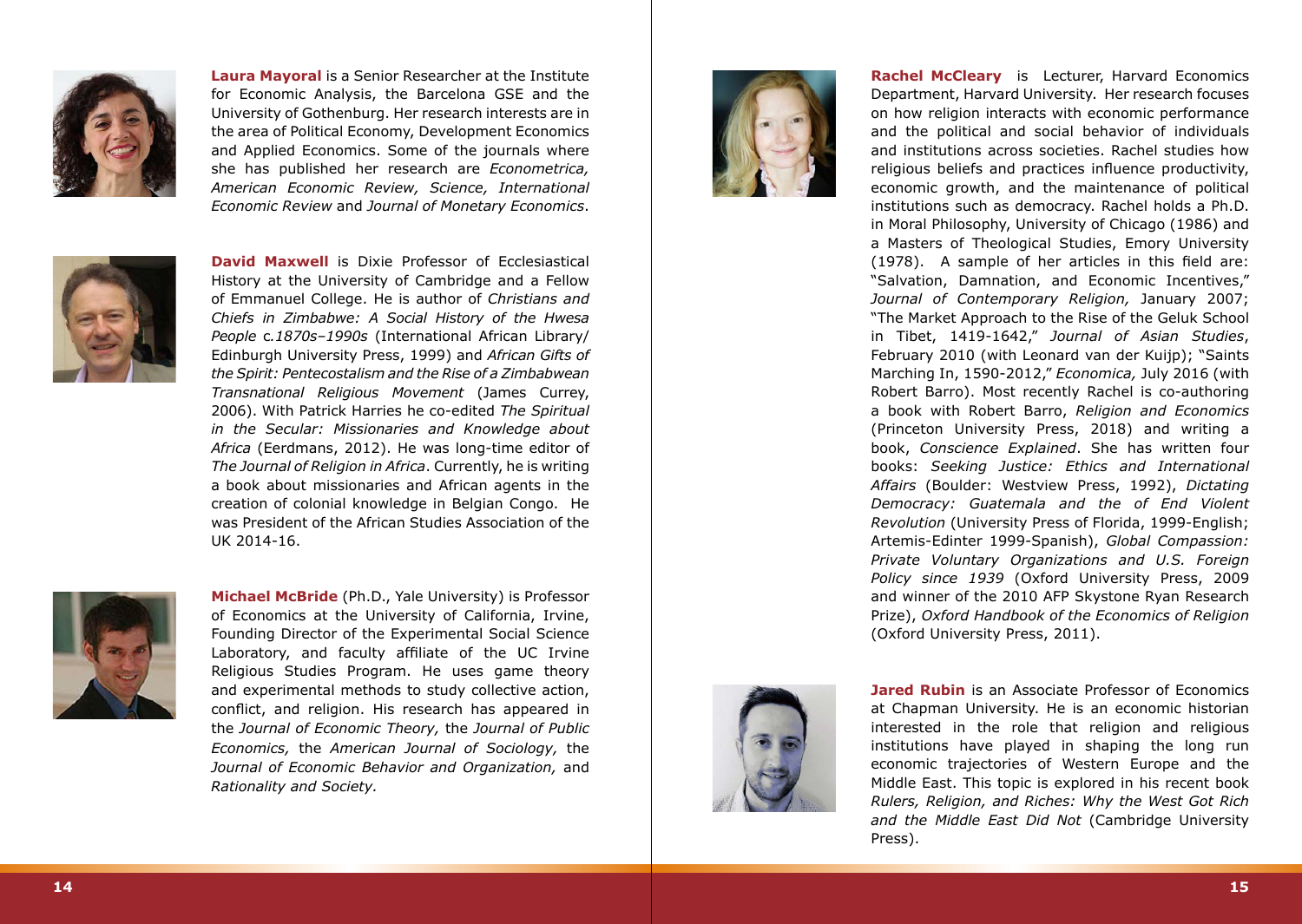

**Msgr. Marcelo Sánchez Sorondo** was born in Buenos Aires and was ordained a priest in 1968. He was Lecturer in the History of Philosophy at the Lateran University in Rome where he became full Professor. He was Dean of the Faculty of Philosophy at the same university and full Professor of the History of Philosophy at the Libera Università Maria SS. Assunta, Rome. In 1998 he was appointed Chancellor of the Pontifical Academies of Sciences and Social Sciences by St John Paul II, who then consecrated him titular Bishop of Vescovìo. Awards: Cavaliere di Gran Croce (Italy); official of honour of the Légion d'Honneur (France); Grão Mestre da Ordem de Rio Branco (Brazil), Official of the Republic of Austria, Knight of the Republic of Chile, Member of Accademia dei Gergofili, Member of the Accademia Italiana del Vino; Corresponding Member of the Academia de Ciencias de Cuba; Orden del Aguila Azteca (Mexico).

### **SESSION CHAIRS**



**Tiago Cavalcanti** is a Senior Lecturer at the Faculty of Economics, University of Cambridge and a Fellow of Trinity College. He holds a Ph.D. in economics from the University of Illinois at Urbana-Champaign. His research expertise is Macroeconomics, Economic Growth and Development. His most recent research has focused on links between financial development and economic development, the effects of credit policies on the macroeconomy, and on the role of female labour force participation in economic development. His research has appeared in academic journals, such as the Journal of Monetary Economics, Review of Economic Statistics, Economic Journal, European Economic Review and the Journal of the European Economic Association. He has taught Macroeonomics and Economic Development at all levels in Cambridge, Brazil, the United States and Portugal. He has worked as a consultant for some international organizations and the Brazilian Ministry of Finance and Health. He is currently the Managing Editor of the BE Journal in Macroeconomics, and an Associate Editor for Economic Theory.



**Edoardo Gallo** is a University Lecturer at Cambridge and the Ajit Singh Fellow in Economics at Queens' College. He is also a Fellow at the Cambridge Endowment for Research in Finance, an Early Career Fellow at the Centre for Research in the Arts, Social Sciences and Humanities, and an Associate Member at Nuffield College. He received a D.Phil. and M.Phil. in Economics from the University of Oxford and an A.B. in Physics and Mathematics from Harvard University.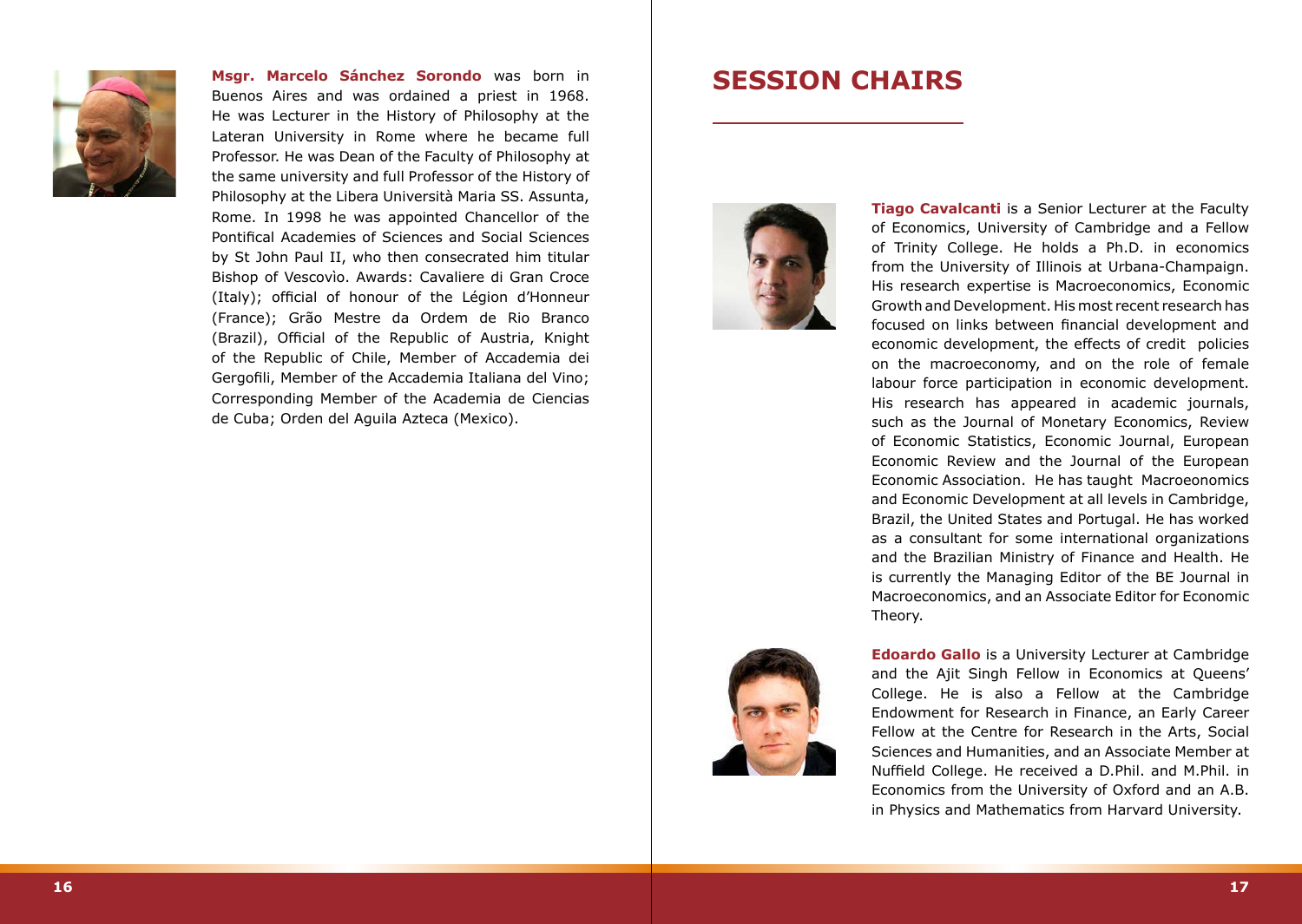

**Sanjeev Goval** is Professor of Economics at the University of Cambridge, Chair of the Faculty of Economics and Professorial Fellow of Christ's College. He is a pioneer and leading international scholar in the study of social and economic networks. His book, *Connections: An Introduction to the Economics of Networks* was published in 2007 by Princeton University Press. A Chinese translation appeared in 2010. Sanjeev Goyal is a Fellow of the British Academy and was the Founding Director of the Cambridge-INET Institute.



**Kaivan Munshi** is the Frank Ramsey Professor of Economics at the University of Cambridge and Professorial Fellow of Magdalene College. His research career has been devoted to the analysis of communities and their interaction with economic activity. His recent work has examined the effect of community networks on education, health, mobility, and entrepreneurship which are key determinants of growth and development. Munshi's research has been published in the *American Economic Review, Journal of Political Economy, Quarterly Journal of Economics,* and the *Review of Economic Studies.*

#### **PRESIDING AT DINNER**



**Professor Sir Mark Welland** FRS FREng FIET FInstP Head of the Electrical Engineering Division, Department of Engineering and Master, St Catharine's College, University of Cambridge

Sir Mark established a purpose-built facility at the University of Cambridge, the Nanoscience Centre, which undertakes a variety of nano-related research programmes of an interdisciplinary nature. This was the base for the Interdisciplinary Research Collaboration (IRC) in Nanotechnology of which Sir Mark was the Director and whose highly successful legacy has been far reaching. He has substantive international connections in the USA, Japan, Europe, India and the Middle East. He established the Science

and Technology Research Centre at the American University in Cairo, Egypt which he co-directed from 2003 to 2010 and from 2008 to 2012 was for the UK, the international principal investigator of the £100M World Premier Research Institute in nanomaterials based in Tsukuba, Japan. He has given a number of prestigious lectures that include the Turing Lecture, IEE and British Computing Society, 2002; the Sterling Lecturer, Annual Appointment made by the Sterling group of Universities, 2003; The Annual Materials Research Society of India Lecture, Mumbai, India, 2006 and the Max Planck Society Lecture 2007, MPI, Stuttgart, Germany, 2007. From April 2008 until May 2012, Sir Mark was Chief Scientific Adviser to the UK Government Ministry of Defence, where his responsibilities included chairing the Investments Approval Board and the Defence Research and Development Board, acting as UK Principal for the US-UK 1958 Mutual Defence Agreement (nuclear), providing scientific advice across Defence and working on cross-Government science issues. He retained his position at Cambridge during the course of his secondment to the MOD.

In April 2011, in recognition of Sir Mark's contributions to the 1958 MDA partnership and his leadership and vision in all areas of WMD Defence, he was presented with the US Secretary of Defense's Award for Exceptional Public Service. The award is one of the highest awards the Department of Defense can present to a representative of another Government. Also in April 2011, in recognition of his outstanding leadership, wise counsel and his significant contribution to the interests of the United Kingdom and the United States, he received the National Nuclear Security Administration (NNSA) Gold Medal for Distinguished Service. The NNSA Gold Medal is the highest medal awarded by the NNSA. Sir Mark was elected a Fellow of the Royal Society, a Fellow of the Royal Academy of Engineering, and a Fellow of the Institute of Physics in 2002, a Foreign Fellow of the National Academy of Sciences India in 2008 and a Foreign Fellow of the Danish Academy of Sciences in 2010. Sir Mark was awarded a Knighthood in the Queen's Birthday Honours list in 2011.